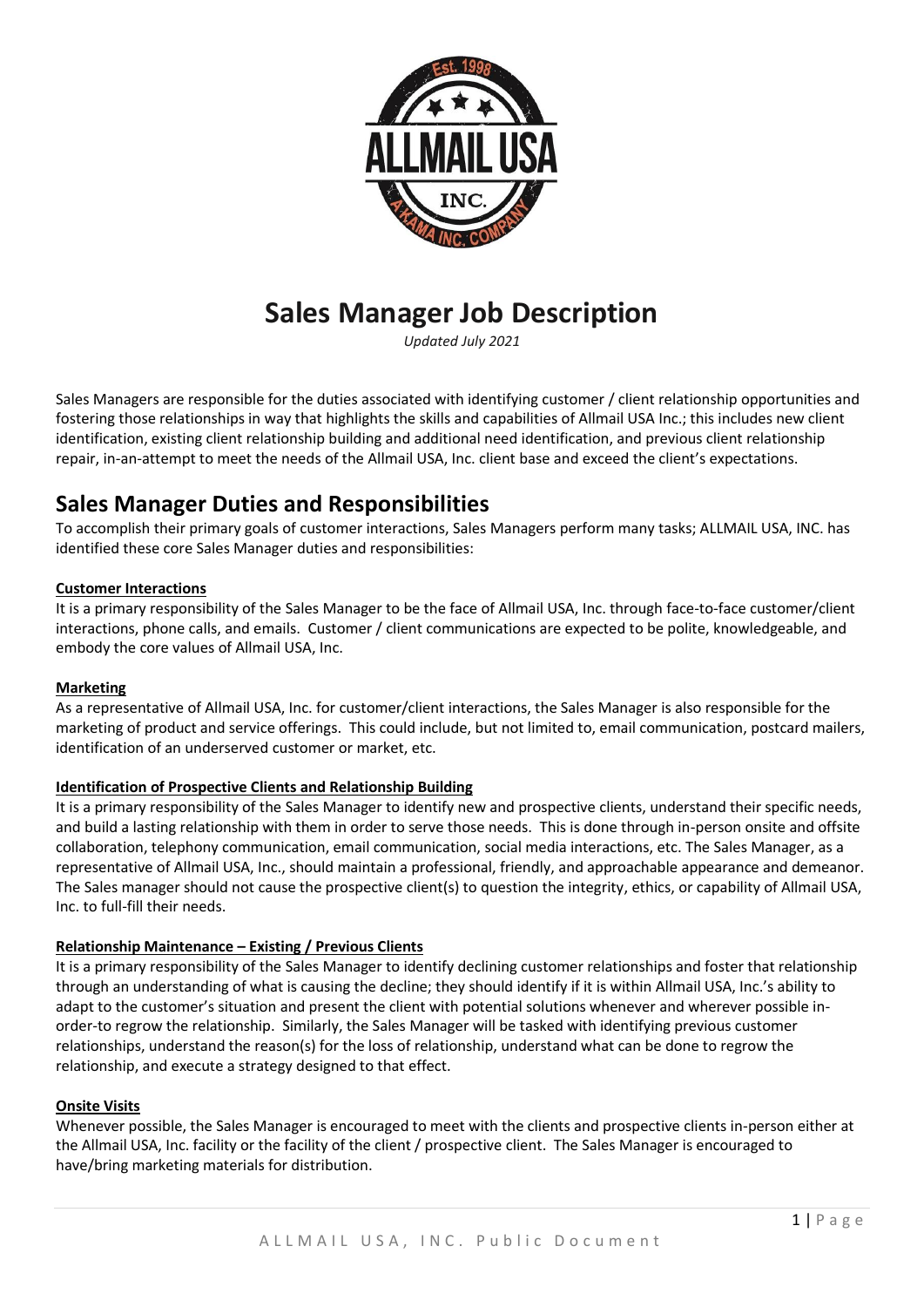#### **Digital / Email Campaign Management**

The Sales Manager is encouraged to use digital tools such as email and social media to connect with customers; this includes the development of messaging and promotions for use in print and digital campaigns. Promotional materials and messaging should be reviewed and approved by management before use.

#### **Marketing Content Planning (printing / online promotion / social media)**

The Sales Manager will advise and provide recommendations for marketing content, sales materials, and social media. Promotional materials and messaging should be reviewed and approved by management before use.

#### **Brand Identity Contributor**

In establishing close relationships with the client base, the Sales Manager is likely to receive brand identity feedback. This feedback (good, bad, or indifferent) should be communicated to management for refinement and continued development of brand identity. The sales manager should offer suggestions, where possible, to help develop the overall brand identity in a way that establishes a positive image of the company.

#### **Office Equipment Setup, Operation, Adjustments, and Maintenance**

Sales Managers perform office equipment setup, operation, equipment adjustments, and preventative maintenance tasks to meet all standards for safety, quality, and efficiency. This includes, but not limited to: multi-function devices, production office printers, desktop office printers, scanners, label makers, desktop computers, postal meters, scales, etc. The Customer Specialist is expected to follow all safety protocols while with working with the supplied equipment to prevent damage to the machines and bodily injury to oneself.

#### **Production Tracking**

Sales Managers are responsible identifying the job requirements; documenting the job requirements via the MailSoft application; coordinating the bid or estimate to perform the job; creating any necessary purchase orders required to obtain stock or materials; invoicing the client for postage and work performed; and coordinating the pick-up disposal of extra materials.

#### **Identify Problems and Suggest Improvements**

If while performing office-related tasks the Sales Manager identifies any problems, they must identify potential solutions and attempt to troubleshoot the issue. Problems could be mechanical errors, safety issues, or an identified inefficiency. If the process of troubleshooting the issue could cause a loss of data or data integrity, the Sales Manager should immediately ask for management assistance. Inability to resolve the issue should be escalated to management for additional assistance.

#### **Workspace Cleanliness**

Sales Managers are responsible for maintaining a safe and clean work environment. Walkways should be free of stock, tools, material, and debris; excess stock or materials should be discarded, stored, or staged to be returned to clients. Trash should be removed and discarded in the dumpster regularly. Recycling should be removed and transferred to the appropriate bins regularly. Allocated desk space in the office area is to be kept neat and presentable. Desktop computers should be locked when not at your desk. Client confidential information and sensitive jobs should never be left in the open and visible to other clients.

#### **United States Postal Service (USPS) Equipment Handling**

Sales Managers are responsible for the proper use and handling of all USPS Equipment. Stock is kept in a clean and orderly fashion; stock is not stored in an unprotected, outside location; stock is not removed from the premises without prior authorization from management.

#### **All Other Duties as Assigned**

ALLMAIL USA, INC. may require a Sales Manager to perform a task not specifically called out in this job description, therefore it is assumed to include "all other duties as assigned."

### **Sales Manager Skills**

A successful Sales Manager is a personable, professional, problem-solver, and analytical thinker. They are able to identity customer / client relationship opportunities and foster those relationships in way that highlights the skills and ability of